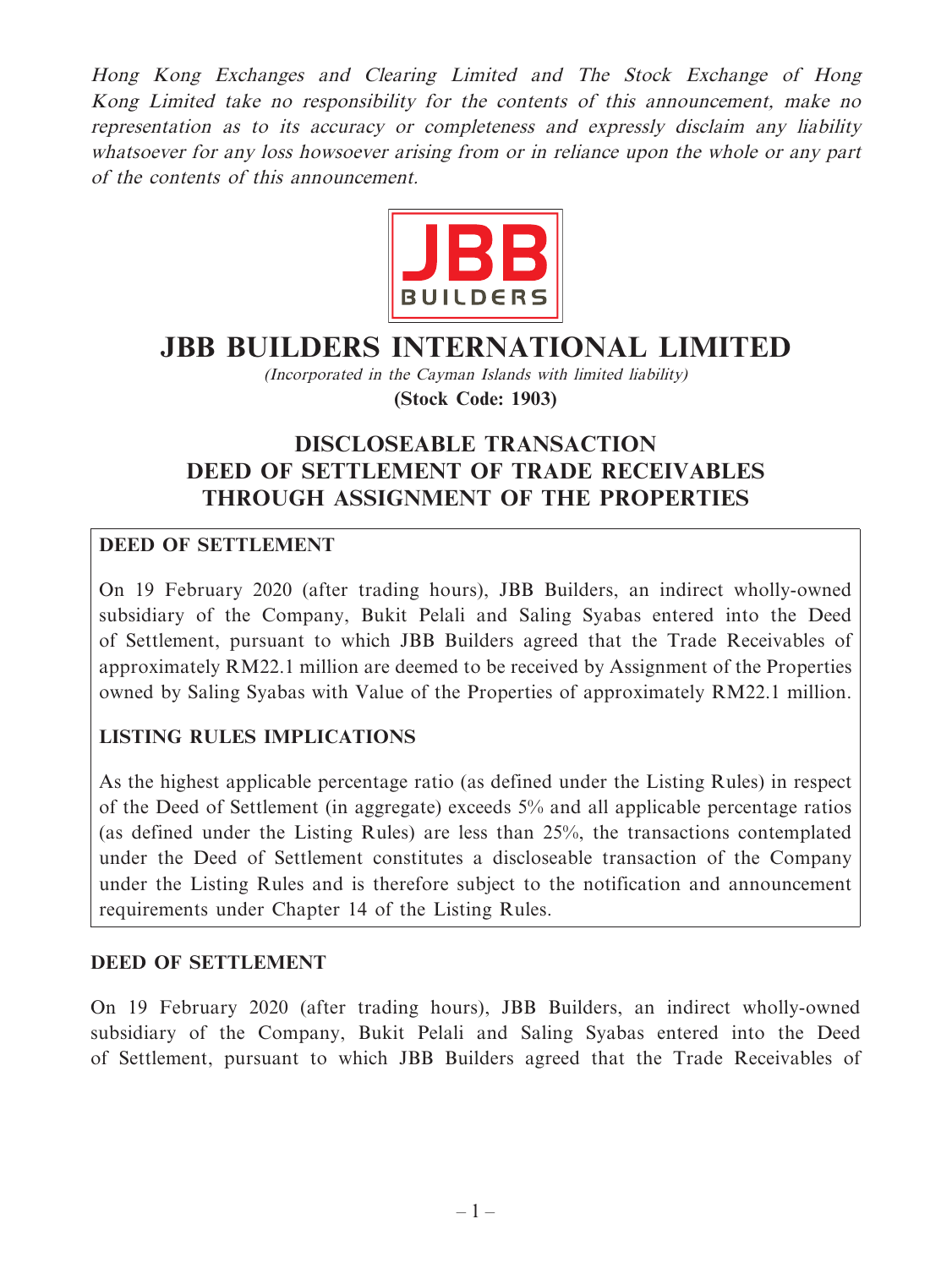approximately RM22.1 million are deemed to be received by Assignment of the Properties owned by Saling Syabas with Value of the Properties of approximately RM22.1 million. The principal terms of the Deed of Settlement are disclosed as below:

#### **Parties**

- (1) JBB Builders
- (2) Bukit Pelali
- (3) Saling Syabas

#### **Subject Matter**

The Properties to be assigned comprises of:

| Particular of property                                                                         | Type of<br>property       | Status of<br>property | Land area<br>(approximate<br>square feet) | Built-up area<br>(approximate | square feet) Tenure of land                                    | Number of<br>property | Value of<br>property<br>$(RM$ million) |
|------------------------------------------------------------------------------------------------|---------------------------|-----------------------|-------------------------------------------|-------------------------------|----------------------------------------------------------------|-----------------------|----------------------------------------|
| Double storey terrance<br>house in the Mukim<br>of Pengerang, Kota<br>Tinggi, Johor, Malaysia  | Residential<br>properties | Completed             | 1,833                                     |                               | 1,610 Leased for a term<br>of 99 years till<br>25 May 2115     |                       | 0.4                                    |
| Clusters in the Mukim<br>of Pengerang, Kota<br>Tinggi, Johor, Malaysia                         | Residential<br>properties | Under<br>construction | 39,062                                    |                               | 34,790 Leased for a term<br>of 99 years till<br>25 May 2115    | 14                    | 8.3                                    |
| Double storey terrance<br>houses in the Mukim<br>of Pengerang, Kota<br>Tinggi, Johor, Malaysia | Residential<br>properties | Under<br>construction | 50,496                                    |                               | 47,585 Leased for a term<br>of 99 years till<br>25 May 2115    | 23                    | 11.4                                   |
| 3-storey shop offices in<br>the Mukim of Pantai<br>Timur, Kota Tinggi,<br>Johor, Malaysia      | Commercial<br>properties  | Under<br>construction | 2,880                                     |                               | 8,270 Leased for a term<br>of 99 years till<br>10 October 2116 | 2                     | 2.0                                    |
|                                                                                                |                           |                       | 94,271                                    | 92,255                        |                                                                | 40                    | 22.1                                   |

The Properties are leasehold properties located in the Mukim of Pengerang and Mukim of Pantai Timur, Kota Tinggi, Johor, Malaysia and are being developed by Bukit Pelali. The Properties include shop lots, terrace houses and cluster houses with total land area of approximately 94,271 square feet and built-up area of approximately 92,255 square feet.

#### **Effective Date**

19 February 2020 (after trading hours)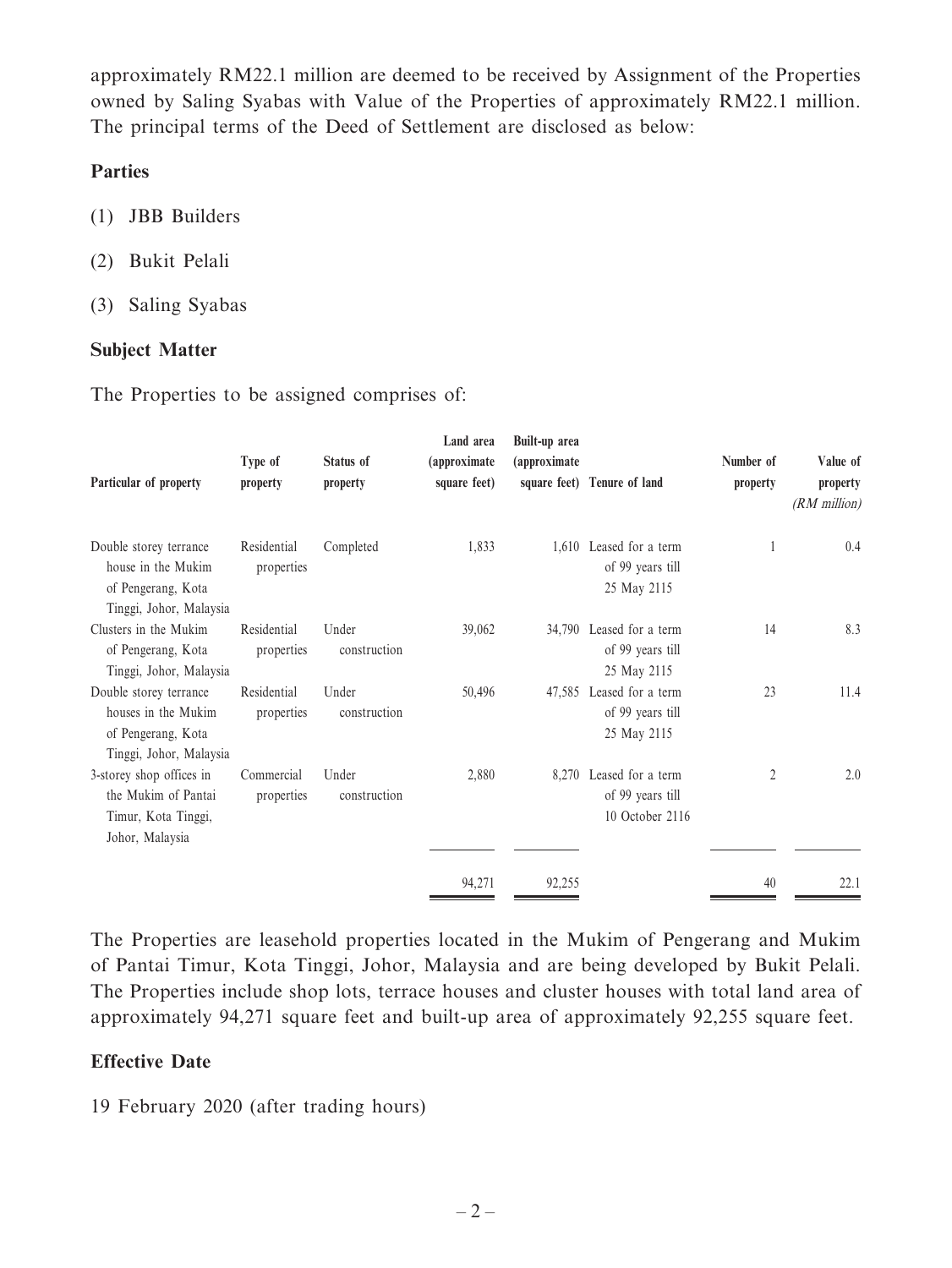#### **Nature and terms of Deed of Settlement**

- (1) Upon execution of the Deed of Settlement, Trade Receivables shall be treated by the parties as full payment of the Value of the Properties with Trade Receivables being of the equal amount as the Value of the Properties whereupon:
	- i. Bukit Pelali shall for all intents and purposes be treated and regarded to have paid JBB Builders in full for the Trade Receivables. JBB Builders shall have no claims or demands against Bukit Pelali in respect of the Trade Receivables;
	- ii. JBB Builders and/or its nominees/assignees/transferees/subsequent purchasers shall for all intents and purposes be treated and regarded to have paid Saling Syabas and/or Bukit Pelali in full for the Value of the Properties. Saling Syabas and/or Bukit Pelali shall have no claims or demands against JBB Builders and/or its nominees/assignees/transferees/subsequent purchasers in respect of the Value of the Properties;
	- iii. JBB Builders shall be the beneficial owner of the Properties;
	- iv. Saling Syabas and/or Bukit Pelali shall execute all documents (including any undertakings and an assignment where applicable) necessary to legally and lawfully (in accordance with the laws of the place in which the Properties are situated) assign all the right, title, benefit, interest and ownership to and of the Properties to JBB Builders;
- (2) Upon execution of the Deed of settlement, JBB Builders shall have the rights to:
	- i. assign/transfer/dispose/pledge/charge the Properties to any parties without the consent of Saling Syabas and/or Bukit Pelali; and
	- ii. arrange financing including to assign/pledge/charge any of the Properties without the consent of Saling Syabas and/or Bukit Pelali; and
- (3) Upon the completion of the construction of the Properties, Saling Syabas and Bukit Pelali shall, at its own cost and expense:
	- i. arrange the issuance of title to each of the Properties by the relevant authority in Malaysia to JBB Builders and/or its nominees/assignees/transferees/subsequent purchasers;
	- ii. execute and deliver a valid and registrable instrument of transfer of the Properties to JBB Builders and/or its nominees/assignees/transferees/subsequent purchasers save that the stamp duty of such instrument of transfer shall be borne by JBB Builders; and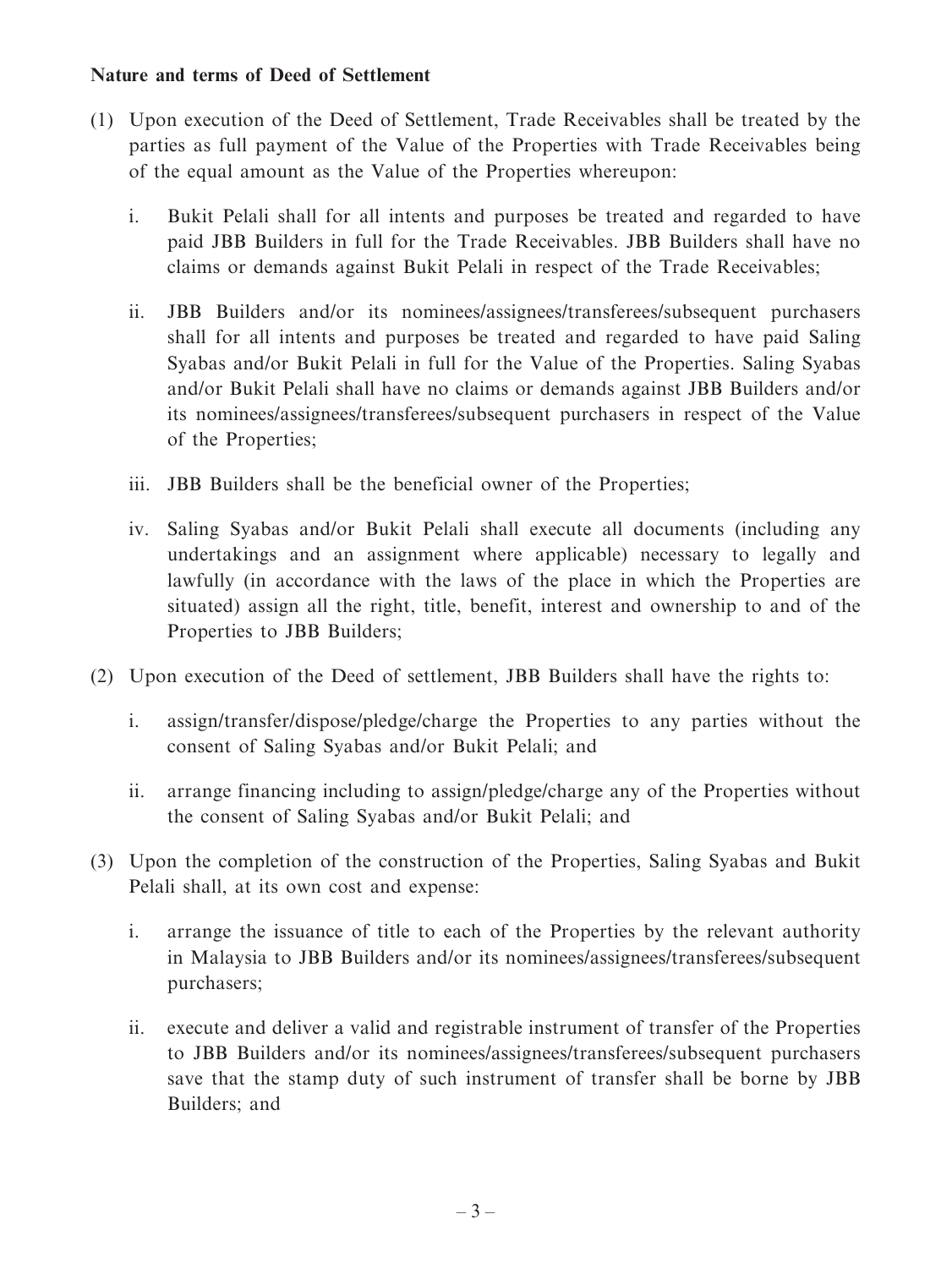- iii. deliver the original issue document of separate title registered in the name of JBB Builders and/or its nominees/assignees/transferees/subsequent purchasers upon registration by and extraction from the land registry in Malaysia.
- (4) In the event that if Saling Syabas and/or Bukit Pelali fail to complete the Assignment of the Properties to JBB Builders and/or its nominees/assignees/transferees/subsequent purchasers in accordance with situation stipulated under the Deed of Settlement, JBB Builders shall be entitled to claim from Saling Syabas and/or Bukit Pelali the sum equivalent to the Value of the Properties in whichever way it deems fit.

## **Value of the Properties for setting off Trade Receivables**

The Value of the Properties for setting off the Trade Receivables shall be approximately RM22.1 million which shall be satisfied by the Assignment of the Properties. The Value of the Properties was determined after arm's length negotiation among JBB Builders, Bukit Pelali and Saling Syabas on normal commercial terms with reference to, among other things, (i) the valuation of the Properties as at 21 January 2020 of approximately RM26.4 million conducted by an independent professional property valuer appointed by the Group; and (ii) bulk discount mutually agreed.

## **REASONS FOR AND BENEFITS OF THE DEED OF SETTLEMENT**

Bukit Pelali is a property developer and has awarded Construction Contracts to JBB Builders. In the course of normal business operation, the Group issues invoices to Bukit Pelali in accordance with the terms of the Construction Contracts, and records trade receivables to be settled by Bukit Pelali. As at 31 December 2019, the outstanding trade receivables from Bukit Pelali amounted to approximately RM51.7 million.

Since Bukit Pelali is unable to settle the outstanding trade receivables on schedule, it is mutually agreed that the Properties owned by Saling Syabas, a substantial shareholder of Bukit Pelali, are to be assigned to the Group as partial settlement of the outstanding trade receivables with the Value of the Properties determined with reference to, among other things, (i) the valuation of the Properties as at 21 January 2020 of approximately RM26.4 million conducted by an independent professional property valuer appointed by the Group; and (ii) bulk discount mutually agreed.

The Directors are of the view that by entering into the Deed of Settlement, the Group's long outstanding trade receivables could be settled, and at the same time could diversify the Group's assets by acquiring the Properties. The Group ceases to be exposed to the credit risk associated with such outstanding trade receivables from Bukit Pelali. Since the Value of the Properties for the purpose of settling the Trade Receivables was discounted from the market price, the Group's financial position could also be improved should the Properties be realised at the market price in the market.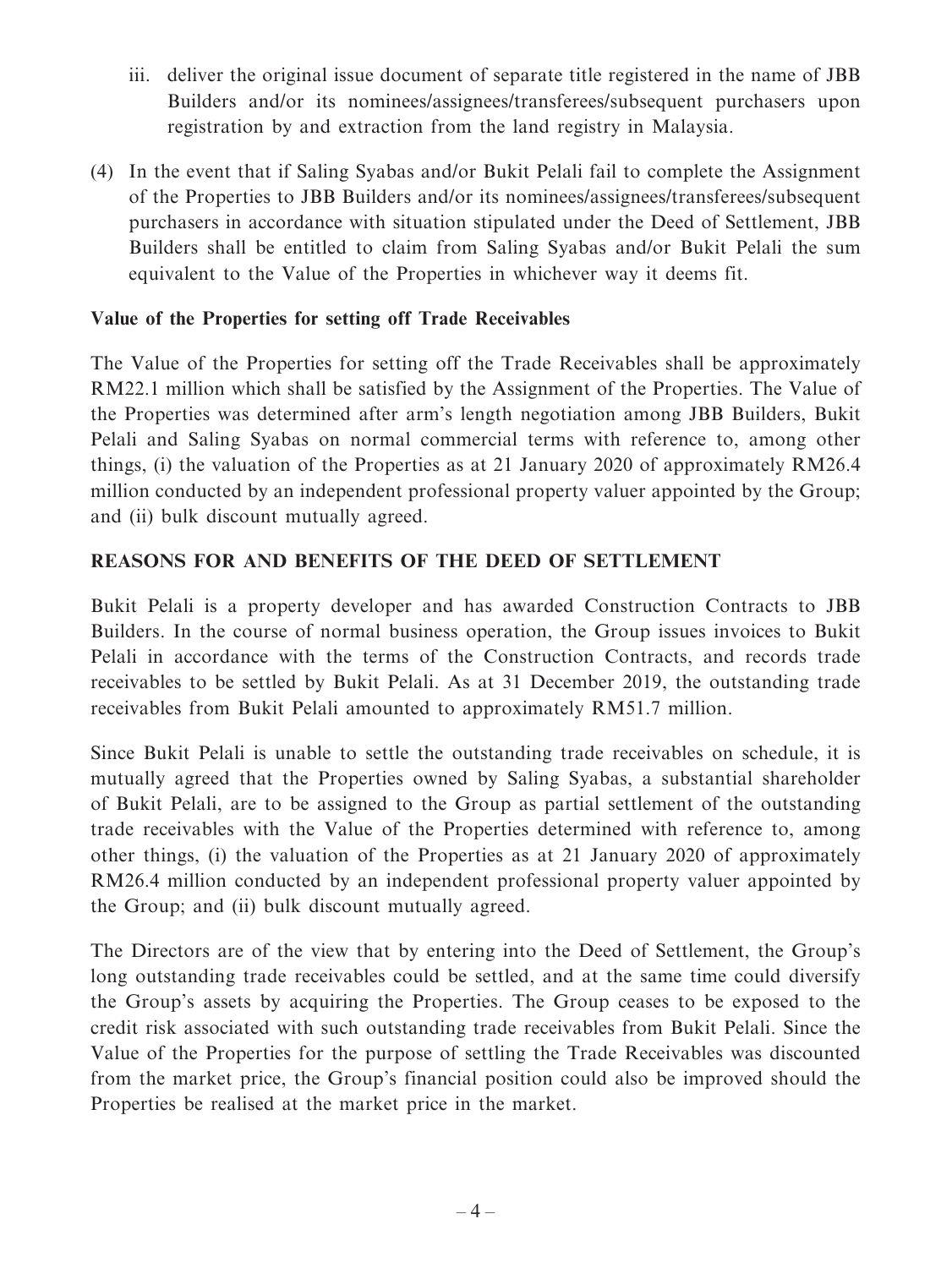The Board has approved the transactions contemplated under the Deed of Settlement. In addition, the Board considers that the terms of the Deed of Settlement in respect thereof are fair and reasonable and on normal commercial terms or better and in the interests of the Company and the Shareholders as a whole.

## **FINANCIAL IMPACT OF THE DEED OF SETTLEMENT**

Trade Receivables of approximately RM22.1 million will be set off by the recognition of non-current deposits paid for acquisition of the investment properties for the assignment of the Properties of approximately RM22.1 million measured at carrying value immediately after the Deed of Settlement. It will be recognised as investment properties upon transfer of title of the Properties subject to fair value measurement with impact reflected in profit or loss in future. It is estimated that the Group will capitalise the cost of approximately RM0.7 million incurred/to be incurred in connection with the Deed of Settlement which included stamp duty on memorandum of transfer, legal fees and professional fees. The recognition of impairment loss on trade receivables in connection with such Trade Receivables of approximately RM2.0 million as of 31 December 2019 will be reversed.

Other than the above-mentioned items, the Board considers that there will be no material adverse impact on its financial position and on the business and operation of the Group.

## **LISTING RULES IMPLICATIONS**

As the highest applicable percentage ratio (as defined under the Listing Rules) in respect of the Deed of Settlement (in aggregate) exceeds 5% and all applicable percentage ratios (as defined under the Listing Rules) are less than 25%, the Deed of Settlement constitutes a discloseable transaction of the Company under the Listing Rules and is therefore subject to the notification and announcement requirements under Chapter 14 of the Listing Rules.

## **GENERAL**

The Group is principally engaged in the business of marine construction and building and infrastructure services.

JBB Builders is a company incorporated in Malaysia with limited liability on 4 May 1996 and an indirect wholly-owned subsidiary of our Company. It mainly engages in the business of marine construction, building and infrastructure services.

Bukit Pelali is a company incorporated in Malaysia with limited liability on 3 October 2016 and an indirectly owned by as to 51% and 49% by Astaka Holdings Limited, a company whose shares are listed on the Singapore Exchange, and Saling Syabas, respectively. It mainly engages in property development. Bukit Pelali is appointed by Saling Syabas as the developer of the land who then appointed JBB Builders as the main contractor to perform the Construction Contracts.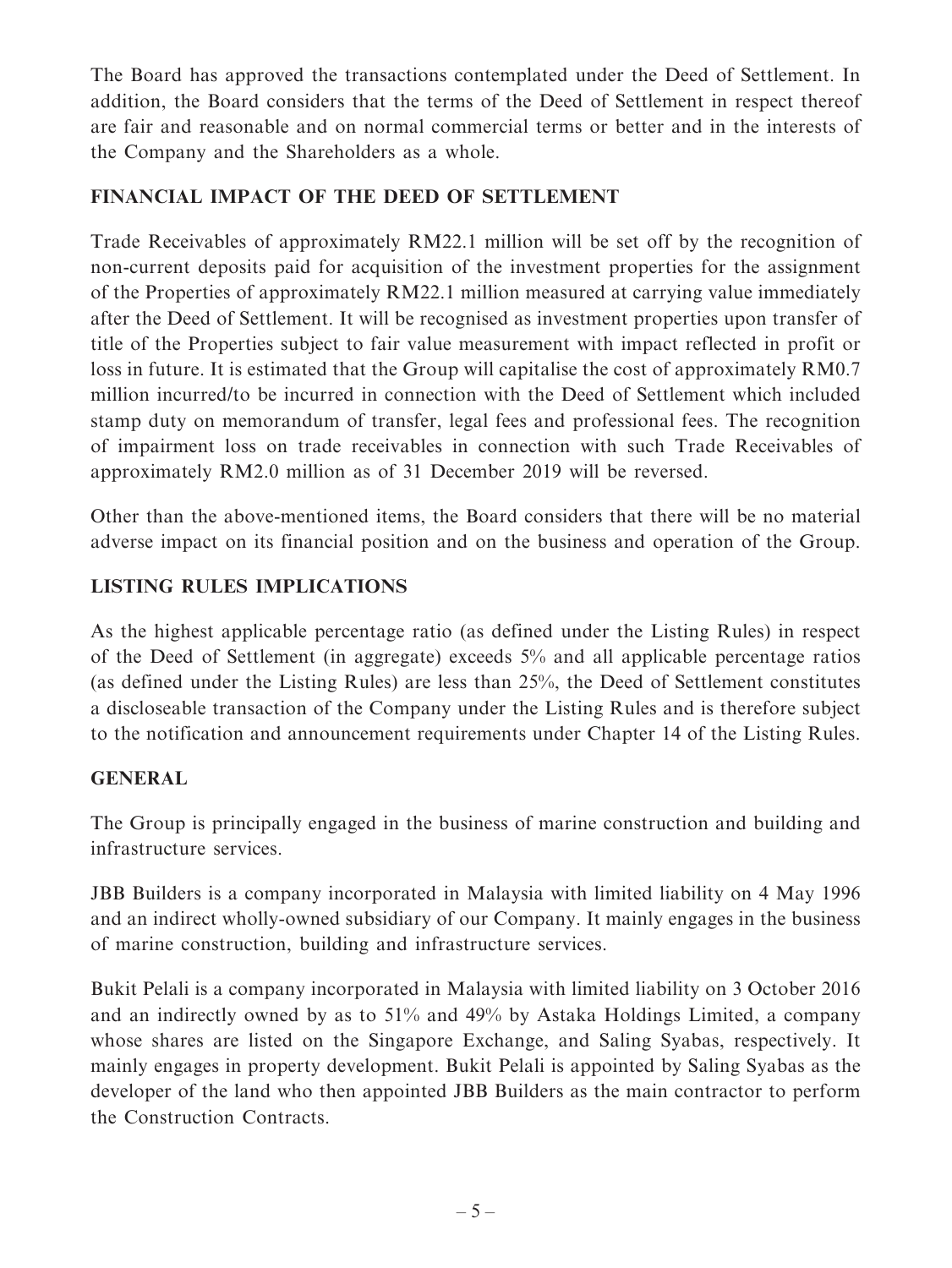Saling Syabas is a company incorporated in Malaysia with limited liability on 26 November 2013. It mainly engages in property development. Saling Syabas is the proprietor of the Properties and appointed Bukit Pelali as the developer to develop the land in which the Properties situated.

To the best of the Directors' knowledge, information and belief having made all reasonable enquiry, save for Dato' Ng Say Piyu, the chairman, executive Director and controlling Shareholder of the Company, who had purchased shares in Astaka Holdings Limited from the open market representing approximately 0.2% of its issued share capital, Bukit Pelali and Saling Syabas and their respective ultimate beneficial owners are third parties independent of the Company and its connected persons.

## **DEFINITIONS**

In this announcement, unless the context otherwise requires, the following expressions shall have the following meanings:

| "Assignment of the<br>Properties" | assignment of all the right, title, benefit, interest and ownership<br>of the Properties owned by Saling Syabas to JBB Builders                                                                                                                                                                                                                                                                                       |
|-----------------------------------|-----------------------------------------------------------------------------------------------------------------------------------------------------------------------------------------------------------------------------------------------------------------------------------------------------------------------------------------------------------------------------------------------------------------------|
| "Board"                           | the board of Directors                                                                                                                                                                                                                                                                                                                                                                                                |
| "Bukit Pelali"                    | Bukit Pelali Properties Sdn. Bhd., a company incorporated in<br>Malaysia with limited liability on 3 October 2016 and owned<br>by Astaka Holdings Limited and Saling Syabas as to 51% and<br>49%, respectively                                                                                                                                                                                                        |
| "Company"                         | JBB Builders International Limited, a company incorporated<br>in the Cayman Islands with limited liability and the Shares of<br>which are listed on the Stock Exchange                                                                                                                                                                                                                                                |
| "connected person(s)"             | has the meaning ascribed thereto under the Listing Rules                                                                                                                                                                                                                                                                                                                                                              |
| "Construction Contracts"          | construction contracts assigned from Bukit Pelali to JBB<br>Builders in relation to site clearance, earthwork and retaining<br>structure of mixed housing development, infrastructure and<br>building works for mixed housing and commercial buildings,<br>completion of road to sewerage treatment plan and overall<br>falling main and temporary suction tank of mixed development<br>at Pengerang, Johor, Malaysia |
| "Deed of Settlement"              | the deed of settlement dated 19 February 2020 entered into<br>among JBB Builders, Bukit Pelali and Saling Syabas in relation<br>to the set off of the Trade Receivables through Assignment of<br>the Properties                                                                                                                                                                                                       |
| "Director(s)"                     | the director(s) of the Company                                                                                                                                                                                                                                                                                                                                                                                        |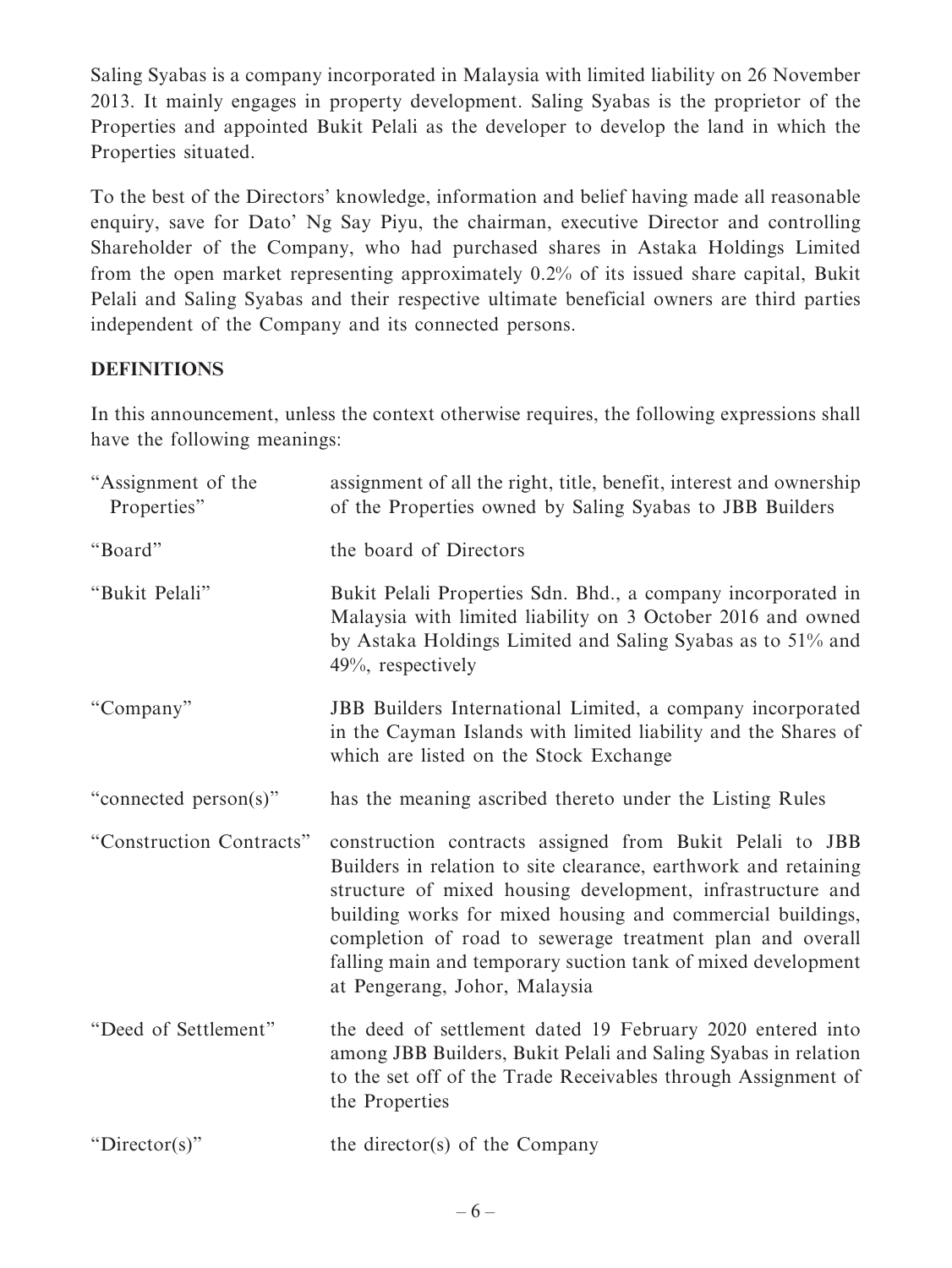| "Group"                      | the Company and its subsidiaries (as the same is defined in<br>the Companies Ordinance (Chapter 622 of the Laws of Hong<br>Kong)                                                                                      |  |  |  |
|------------------------------|-----------------------------------------------------------------------------------------------------------------------------------------------------------------------------------------------------------------------|--|--|--|
| "Hong Kong"                  | the Hong Kong Special Administrative Region of the PRC                                                                                                                                                                |  |  |  |
| "JBB Builders"               | JBB Builders (M) Sdn. Bhd., a company incorporated in<br>Malaysia with limited liability on 4 May 1996 and an indirect<br>wholly-owned subsidiary of our Company                                                      |  |  |  |
| "Johor"                      | the State of Johor, a Malaysian state located in the southern<br>region of peninsular Malaysia and adjacent to Singapore                                                                                              |  |  |  |
| "Listing Rules"              | the Rules Governing the Listing of Securities on the Stock<br>Exchange                                                                                                                                                |  |  |  |
| "Properties"                 | the 40 units of leasehold property located in the area of Mukim<br>of Pengerang and Mukim of Pantai Timur, Kota Tinggi,<br>Johor, Malaysia, to be assigned under the Deed of Settlement                               |  |  |  |
| " $RM"$                      | Ringgit Malaysia, the lawful currency of Malaysia                                                                                                                                                                     |  |  |  |
| "Saling Syabas"              | Saling Syabas Sdn. Bhd., a company incorporated in Malaysia<br>with limited liability on 26 November 2013                                                                                                             |  |  |  |
| "Share(s)"                   | ordinary share(s) of HK\$0.01 each in the share capital of our<br>Company                                                                                                                                             |  |  |  |
| "Shareholder(s)"             | $holder(s)$ of the Share $(s)$                                                                                                                                                                                        |  |  |  |
| "Stock Exchange"             | The Stock Exchange of Hong Kong Limited                                                                                                                                                                               |  |  |  |
| "Trade Receivables"          | trade receivables owing from Bukit Pelali to JBB Builders in<br>relation to the Construction Contracts performed with a total<br>amount of approximately RM22.1 million to be set off under<br>the Deed of Settlement |  |  |  |
| "Value of the Properties"    | value of the Properties for the settlement of Trade Receivables<br>under Deed of Settlement                                                                                                                           |  |  |  |
| $\frac{1}{2}$ $\binom{1}{2}$ | per cent                                                                                                                                                                                                              |  |  |  |
|                              | By order of the Board<br><b>JBB Builders International Limited</b><br>Dato' Ng Say Piyu<br>Chairman and executive Director                                                                                            |  |  |  |

Hong Kong, 19 February 2020